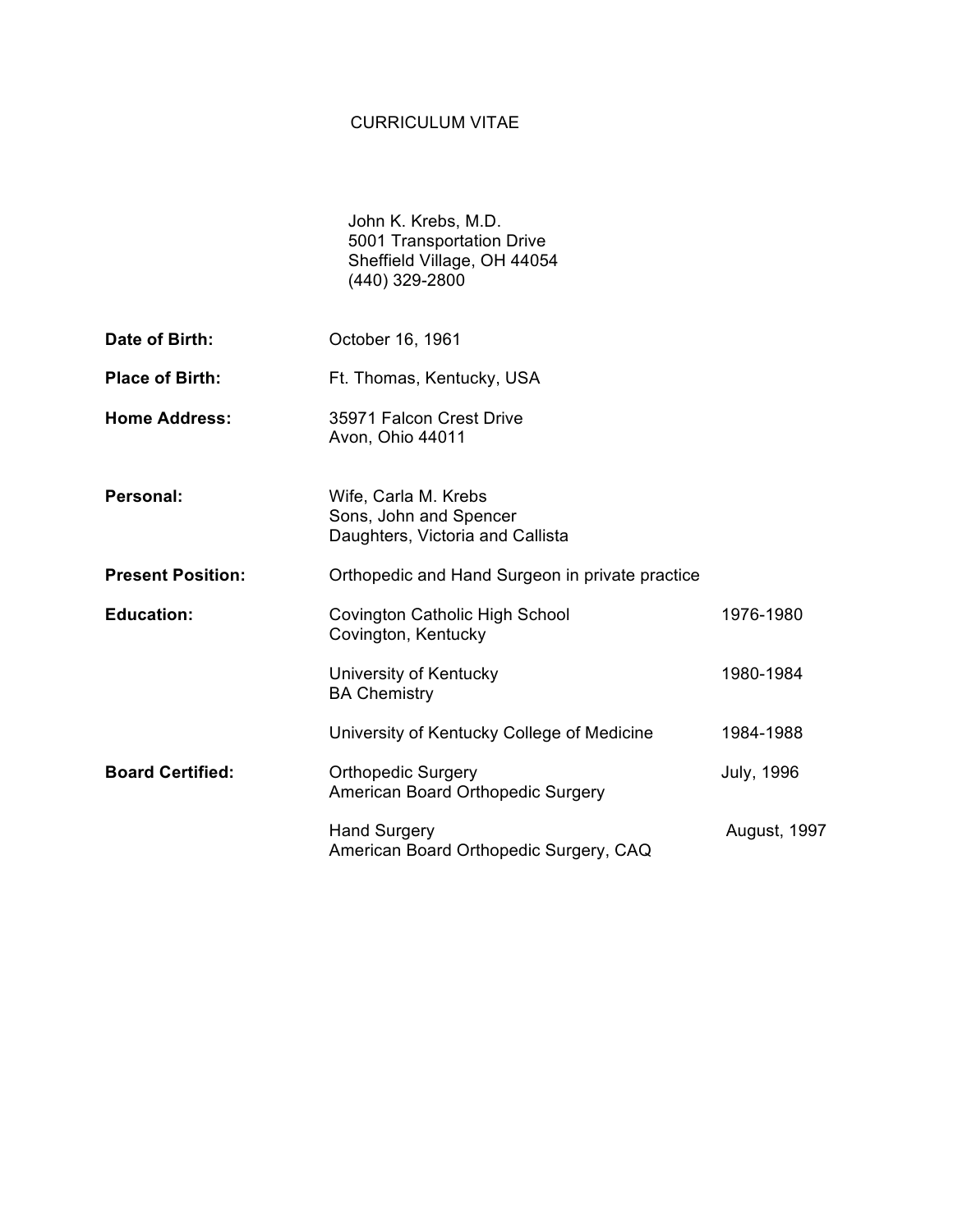| <b>Special Training:</b>       | Resident, Orthopedic Surgery<br>The Cleveland Clinic Foundation<br>Cleveland, OH                                                                                                                 | 1988-1989 |  |
|--------------------------------|--------------------------------------------------------------------------------------------------------------------------------------------------------------------------------------------------|-----------|--|
|                                | Resident, Orthopedic Surgery<br>The Cleveland Clinic Foundation<br>Cleveland, OH                                                                                                                 | 1989-1993 |  |
|                                | Fellowship, Hand Surgery<br>The Cleveland Combined Hand Fellowship<br>University Hospitals of Cleveland<br>The Cleveland Clinic Foundation<br>Cleveland, OH                                      | 1993-1994 |  |
| <b>Professional Societies:</b> |                                                                                                                                                                                                  |           |  |
|                                | Member, Academy of Orthopedic Surgeons                                                                                                                                                           |           |  |
|                                | Member, Ohio Orthopedic Society                                                                                                                                                                  |           |  |
|                                | Member, Cleveland Orthopedic Club                                                                                                                                                                |           |  |
|                                | Member, American Medical Association                                                                                                                                                             |           |  |
|                                | Member, Ohio State Medical Association                                                                                                                                                           |           |  |
|                                | Member, Cleveland Academy of Medicine                                                                                                                                                            |           |  |
|                                | Member, University of Kentucky Alumni Association                                                                                                                                                |           |  |
| <b>Research Activities:</b>    | Measurement of Nickel and Chromium Released from<br>Dental Caps via Atomic Absorption Spectrometry.<br>Department of Chemistry, University of Kentucky, 1984<br>T. O'Reilly, Ph.D., J. K. Krebs. |           |  |
|                                | Changes in Heart Rate Fluctuations in Exercise Training<br>Department of Physiology and Biophysics<br>University of Kentucky, 1985<br>K. C. Lee, J. K. Krebs, R. Howard, R. Belza                |           |  |
|                                | <b>Experimentally Induced Scoliosis in Rabbits</b><br>Department of Orthopedic Surgery, University of Kentucky, 1986<br>T. Bower, J. K. Krebs                                                    |           |  |
|                                | Comparison of the Hemovac Drain and the Depuy System 600<br>Drain on Infection Rate in Hip Surgery<br>Department of Orthopedic Surgery, University of Kentucky, 1988<br>P. Nicholls, J. K. Krebs |           |  |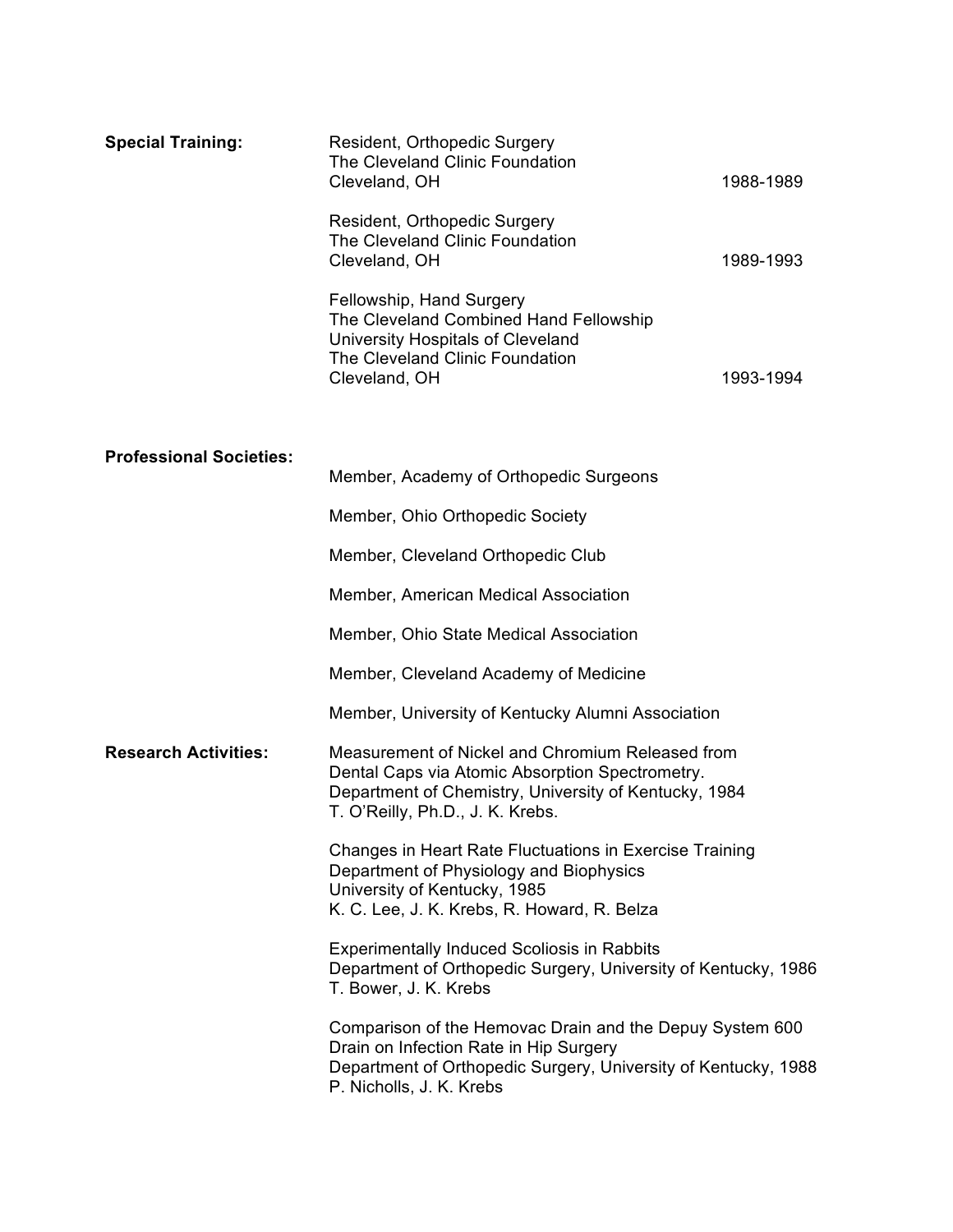Postoperative Functional Ankle Bracing of Ankle Fractures Department of Orthopedic Surgery, Cleveland Clinic Foundation, 1991 J. K. Krebs, J. T. Watson

## **Abstracts:** Changes in Heart Rate Fluctuations in Exercise Training K. C. Lee, J. K. Krebs, R. Howard, R. Belza

Presented: 1985 Joint Fall Meeting American Physiological Society Niagra Falls, New York October 13-18

Postoperative Functional Ankle Bracing of Ankle Fracture J. K. Krebs, J. T. Watson

Presented: Mid-America Orthopedic Society Annual Meeting Orlando, Florida April 1-5

## **Nonacademic Activities:**

Team Physician Elyria High School Varsity Football, Wrestling Basketball and Baseball Teams Elyria, OH 1994-present

Team Physician Strongsville High School Varsity Football Team Strongsville, OH 1992

Team Physician Brooklyn High School Varsity Football Team Brooklyn, OH 1989-1991

Team Physician Bay High School Varsity Hockey Team Bay Village, OH

Physician in Attendance Medina High School Wrestling Tournament Medina, OH December 1990, 1991

Physician in Attendance The Cleveland Ballet 1988-1992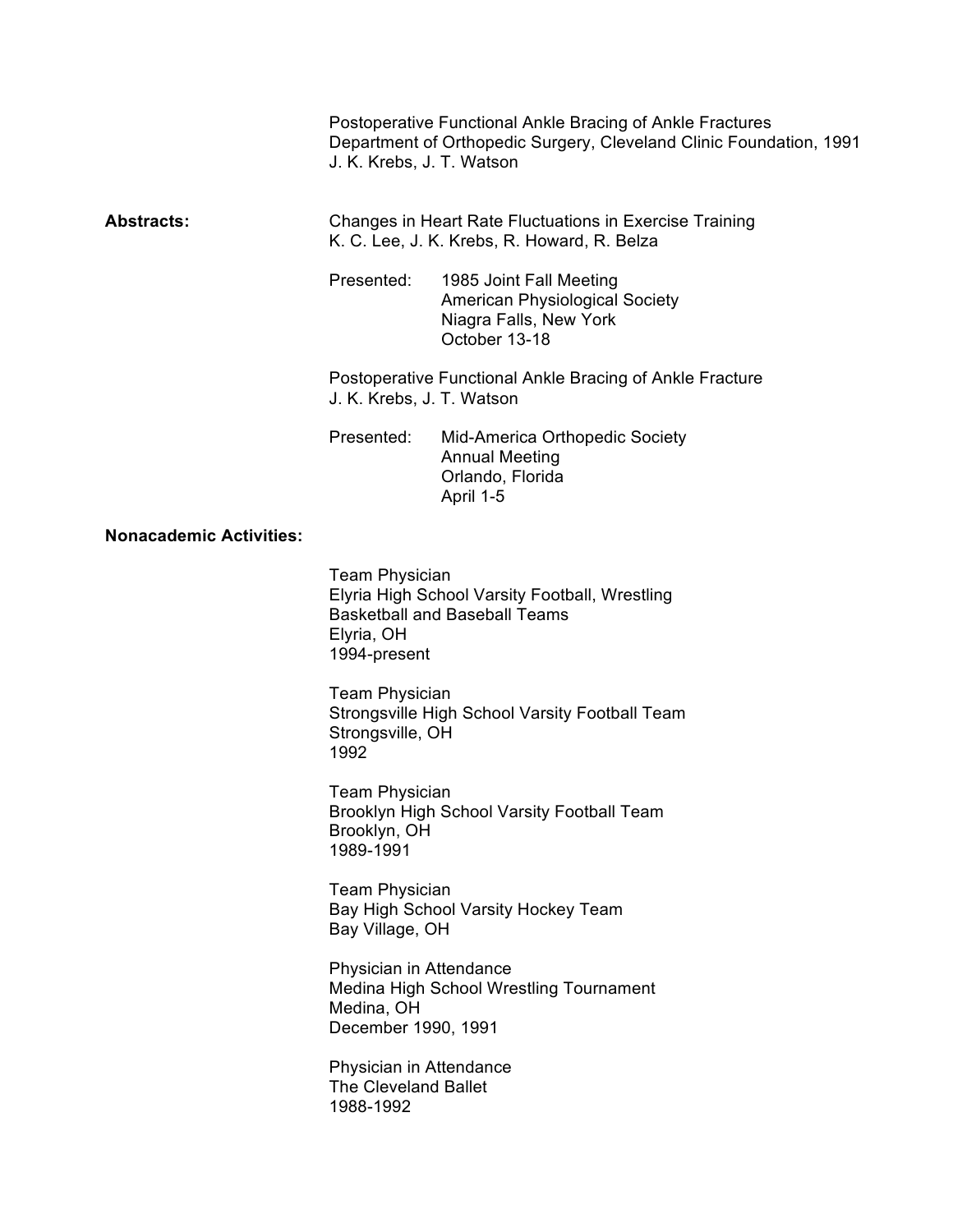| <b>Other Interest:</b>         | Golf<br><b>Water Skiing</b><br><b>Wind Surfing</b><br>Snow Skiing                                                                                                                              |
|--------------------------------|------------------------------------------------------------------------------------------------------------------------------------------------------------------------------------------------|
| <b>Post Graduate Training:</b> |                                                                                                                                                                                                |
|                                | Prosthetic Course, Northwestern University<br>Chicago, IL<br>February, 1991                                                                                                                    |
|                                | A-O Basic Course<br>New York, NY<br>October, 1991                                                                                                                                              |
|                                | A-O Advanced Course<br>Davos, Switzerland<br>December, 1991                                                                                                                                    |
|                                | Ski Injury Study Group - Robert Johnson, MD<br>Sugarbush Ski Resort - Warn, VT                                                                                                                 |
| <b>Activities and Awards:</b>  | High School:                                                                                                                                                                                   |
|                                | Graduated fifth of 140 students<br><b>National Honor Society Member</b><br><b>Student Government Member</b><br>Most Dedicated Player Award (Football)<br>Most Valuable Player (Weight-Lifting) |
|                                | College:                                                                                                                                                                                       |
|                                | Graduated with 3.91 GPA (4.0)<br>Phi Beta Kappa Honorary<br><b>Thomas Ankle Clark Award</b><br>National Leadership Award - Alpha Tau Omega Fraternity<br>Alpha Tau Omega Fraternity President  |
|                                | <b>Medical School:</b>                                                                                                                                                                         |
|                                | Graduated with High Distinction (3.67 GPA)<br>Social Chairman<br><b>American Medical Student Association</b>                                                                                   |
|                                | Residency:                                                                                                                                                                                     |
|                                | <b>Resident Representative Patient Care Committee</b>                                                                                                                                          |